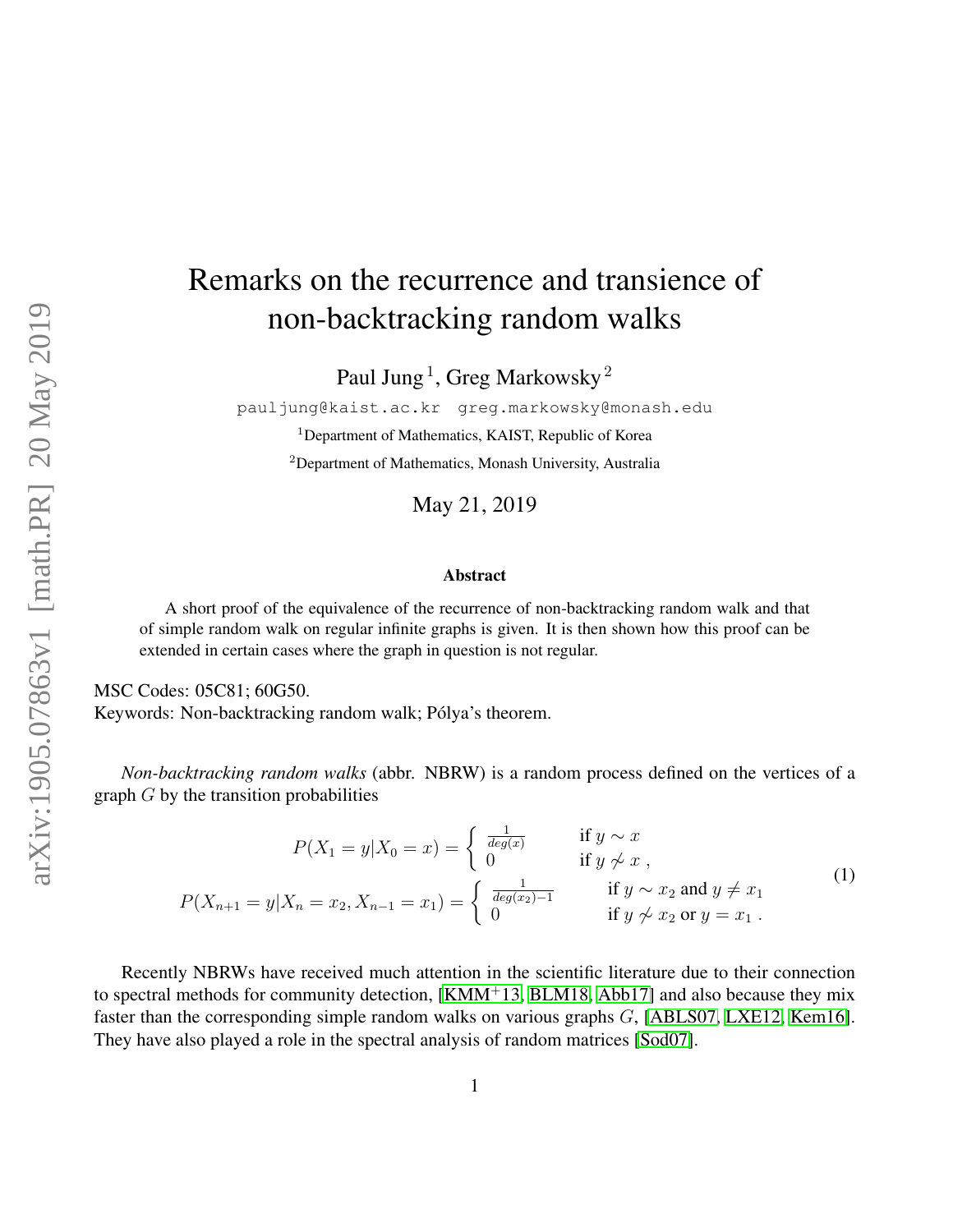Consideration of the NBRW on  $\mathbb{Z}^d$  dates back to [\[MS96,](#page-5-4) Section 5.3] and the process was also analyzed in [\[FvdH13\]](#page-5-5) where the Green's function and functional central limit theorem were studied. In [\[Kem18\]](#page-5-6), the question of recurrence of non-backtracking random walk on the integer lattice was settled: the walk is transient on Z (trivially) and on  $\mathbb{Z}^d$  with  $d \geq 3$ , and recurrent on  $\mathbb{Z}^2$ . Following this, in [\[Her,](#page-5-7) Prop 1.1], the following extension was proved.

<span id="page-1-0"></span>**Theorem 1.** *If* G is a regular infinite graph of degree  $k > 3$ , then non-backtracking random walk is *recurrent on* G *if, and only if, simple random walk is recurrent on* G*.*

The result in [\[Kem18\]](#page-5-6) was proved by a rather intricate counting argument, and in [\[Her\]](#page-5-7) the universal cover of  $G$  is used to prove Theorem [1](#page-1-0) in amongst a larger work on reversibility. Each of these works contain a number of results of independent interest, however if we are only interested in Theorem [1](#page-1-0) there is a very short and simple probabilistic coupling-type proof available, as we now present.

*Proof.* We begin with an algorithm which modifies deterministic sequences of the vertices of G. Let us suppose  $(x_0, x_1, x_2, ...)$  is such a sequence. Our algorithm will move along the sequence and essentially remove the backtracking contained in the sequence. The algorithm is as follows:

- 1. If we are at position 0, move to the right.
- 2. If we are at position  $n > 0$ , compare  $x_{n-1}$  with  $x_{n+1}$ , and
- 2a. if  $x_{n-1} \neq x_{n+1}$ , then move to the right,
- 2b. if  $x_{n-1} = x_{n+1}$ , then erase  $x_n, x_{n+1}$  and shift the remaining part of the sequence two positions to the left to close the gap (so that portion now reads  $(\ldots, x_{n-1}, x_{n+2}, \ldots)$ ). Next, move to the left.
- 3. Repeat.

The reason for moving left in step (2b) is to check whether the erasure has introduced a new backtracking. Note that, if our initial sequence is such that the algorithm eventually leaves any given finite subset of positions forever, then the output of this algorithm will be a sequence which contains no backtracking.

Let us apply this algorithm to simple random walk (abbr. SRW) on the vertices of G. If  $(X_n)_n$  denotes SRW, then we may apply our algorithm to the random sequence  $(X_0, X_1, X_2, \ldots)$ . It is straightforward to verify that the regularity of G implies that the output from the algorithm is NBRW, provided only that the algorithm eventually leaves any finite subset of positions forever. Examining the (now random) movements of the algorithm, notice that they have independent increments and that at any position  $n > 0$ , there is probability  $\frac{1}{k}$  of moving to the left and probability  $\frac{k-1}{k}$  of moving to the right.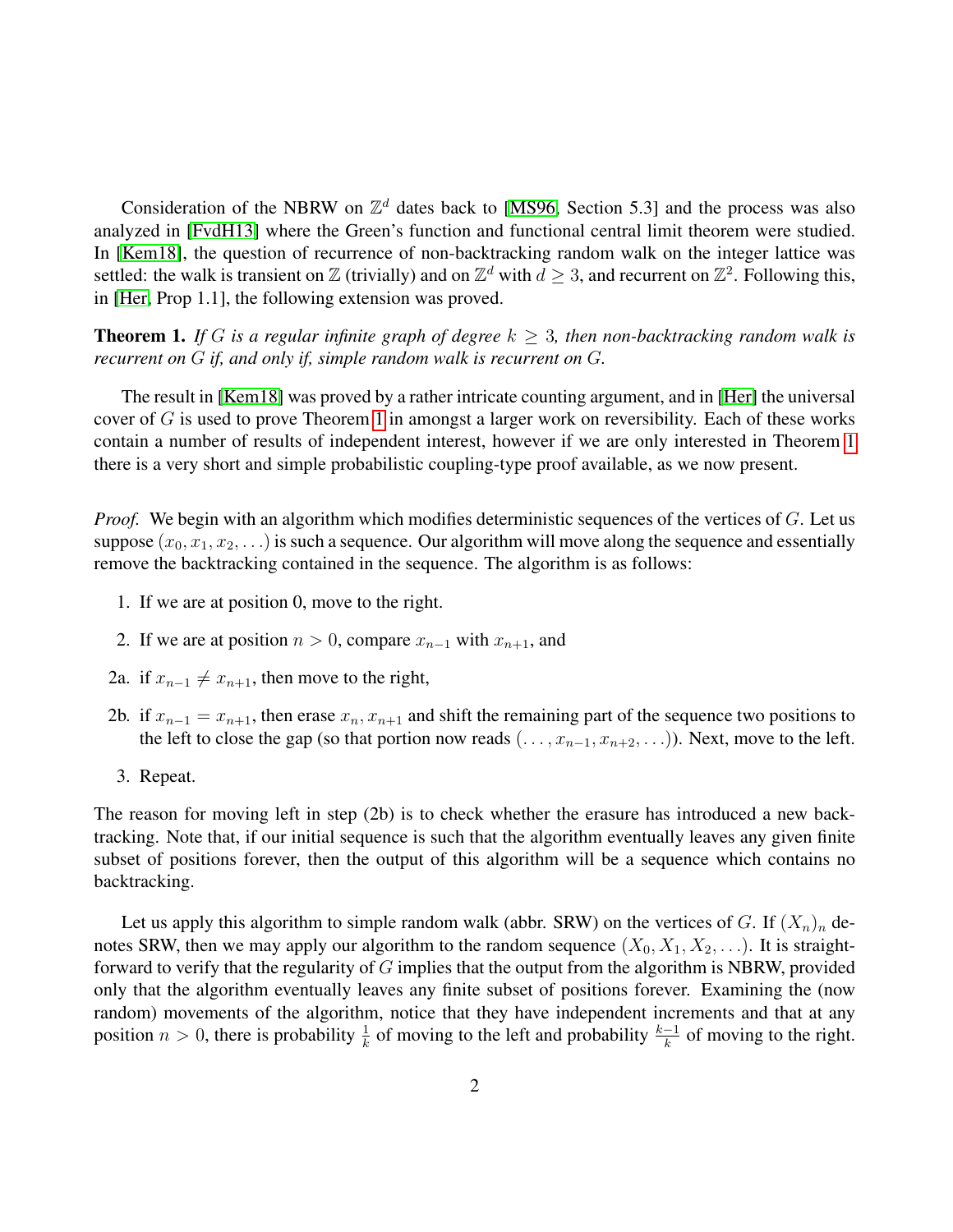These movements constitute a birth-death chain, which is well known to be transient in this case since  $\frac{k-1}{k} > \frac{1}{2}$  $\frac{1}{2}$  (see for instance [\[Nor98\]](#page-5-8)).

It is now immediate that a graph G transient for SRW is also transient for NBRW, since our algorithm can in no way turn finitely many visits to any vertex in SRW into infinitely many for NBRW. To see that a G recurrent for SRW is also recurrent for NBRW is slightly more subtle. Fix a vertex v and note that the event of a given visit to v of SRW, say  $X_n = v$ , not being erased by our algorithm contains the event E that our birth-death chain visits the 'current position' of  $X_n$  for the last time (the current position of  $X_n$  takes into account any shifts caused by step (2b) of the algorithm up to time n, and thus the current position can be any  $k \leq n$ , such that k has the same parity as n). Note that  $P(E) > 0$ . Consider now, successive visits to v by  $(X_n)_n$ , and the associated events  $\{E_{m_n}\}_n$  of the birth-death chain visiting the current positions for the last time. These events are independent, thus infinitely many visits to any vertex in G for SRW must remain infinitely many in NBRW.  $\Box$ 

#### Remarks

- It is satisfying to note the reason that the proof fails for  $k = 2$ : the resulting birth-death chain produced by the algorithm is SRW on the integers, which is well known to be recurrent; therefore our algorithm fails and NBRW cannot be produced in this fashion.
- The condition that  $G$  is regular is necessary for the proof (although it can be weakened somewhat; see below). To see this, note that if G is not regular then the following situation may arise. Let us suppose v is a vertex of degree 3 adjacent to x, y, and z. If NBRW reaches v via x then it should have equal probabilities of passing next to y and z. However if the degree of y is higher than that of z then a passage of SRW from v to z is more likely to be erased by what follows than one from  $v$  to  $y$ . When we apply our algorithm to SRW, then, our output is a random process without backtracking, but it is not equal in distribution to NBRW.

Incidentally, we may adjust the method of proof used in Theorem [1](#page-1-0) in order to handle the following situation.

<span id="page-2-0"></span>**Proposition 1.** *Suppose* G *is an infinite graph such that every vertex has either degree*  $k_1$  *or*  $k_2$ *, with*  $k_1 > k_2 \geq 2$ . Suppose further that every vertex of degree  $k_1$  is adjacent only to vertices of degree  $k_2$ , *and every vertex of degree*  $k_2$  *is adjacent only to vertices of degree*  $k_1$ *. Then non-backtracking random walk is recurrent on* G *if, and only if, simple random walk is recurrent on* G*.*

The only adjustment to our previous proof is to note that the birth-death chain produced by our algorithm has two different probabilities; for instance, if we start at a vertex of degree  $k_1$  then the resulting birth-death chain moves to the right with probability  $\frac{k_1-1}{k_1}$  at even positions in the sequence,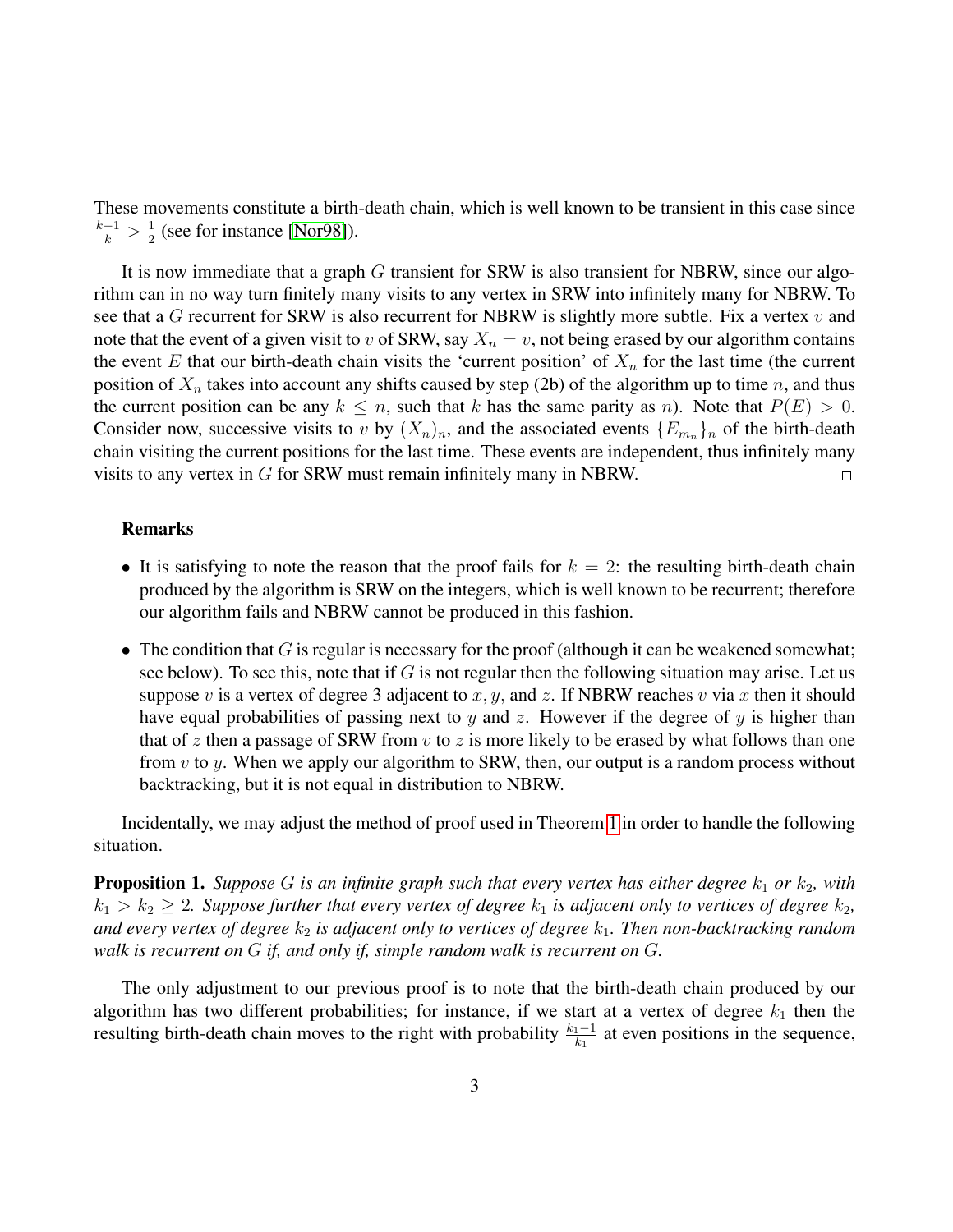and  $\frac{k_2-1}{k_2}$  at odd positions. Nevertheless, this birth-death chain is still easily seen to be transient by the methods in [\[Nor98\]](#page-5-8), and the rest of the proof persists unchanged.

As a bit of an aside, we may also give a partial answer to an intriguing question posed in [\[Her\]](#page-5-7). Question 1.11 in that work is as follows:

*Let* G *be a connected graph of bounded degree such that the length of any path of vertices of degree 2 is bounded by a finite constant* L > 0*. Is it the case that the SRW on G is transient iff the NBRW on G is transient?*

We will show that the answer is in the affirmative provided that the vertices of the graph have only one possible degree other than 2. In other words, we have the following proposition.

<span id="page-3-0"></span>Proposition 2. *Let* G *be a connected graph where there is a constant* k > 2 *such that every vertex has either degree 2 or* k*. Suppose further that the length of any path of vertices of degree 2 is bounded by a finite constant* L > 0*. Then non-backtracking random walk is recurrent on* G *if, and only if, simple random walk is recurrent on* G*.*

*Proof.* We appeal to the theory of electric networks and their connections to random walk ([\[DS84\]](#page-5-9) is one classic reference on this topic). Let V denote the set of all vertices of G of degree k, and let G' be a graph with vertices  $V$  and with two vertices adjacent if they are adjacent in  $G$  or if there is a path of vertices of degree 2 connecting them in  $G$ . Assign to each edge in  $G'$  a resistance of one if the edge exists in  $G$  or a resistance equal to the length of the corresponding path of vertices of degree 2 in  $G$ , otherwise. Suppose we start a SRW  $(X_n)_n$  on G at a point in V (recurrence and transience are not affected by the initial point). Define a sequence of stopping times by  $\tau_0 = 0$  and

$$
\tau_n = \min\{j > \tau_{n-1} : X_j \in V\} \quad \text{for } n \ge 1.
$$

It then may be checked that the process  $(X_{\tau_0}, X_{\tau_1}, X_{\tau_2}, ...)$  on V is equal in distribution to weighted random walk (abbr. WRW) on  $G'$ , as defined in [\[DS84\]](#page-5-9). We will prove the following set of equivalences.

$$
SRW
$$
 on *G* is recurrent  $\stackrel{(1)}{\iff} WRW$  on *G'* is recurrent  $\stackrel{(2)}{\iff} SRW$  on *G'* is recurrent  $\stackrel{(3)}{\iff} NBRW$  on *G'* is recurrent  $\stackrel{(4)}{\iff} NBRW$  on *G* is recurrent

(1) follows since  $X_{\tau_n}$  is recurrent precisely when  $X_n$  is.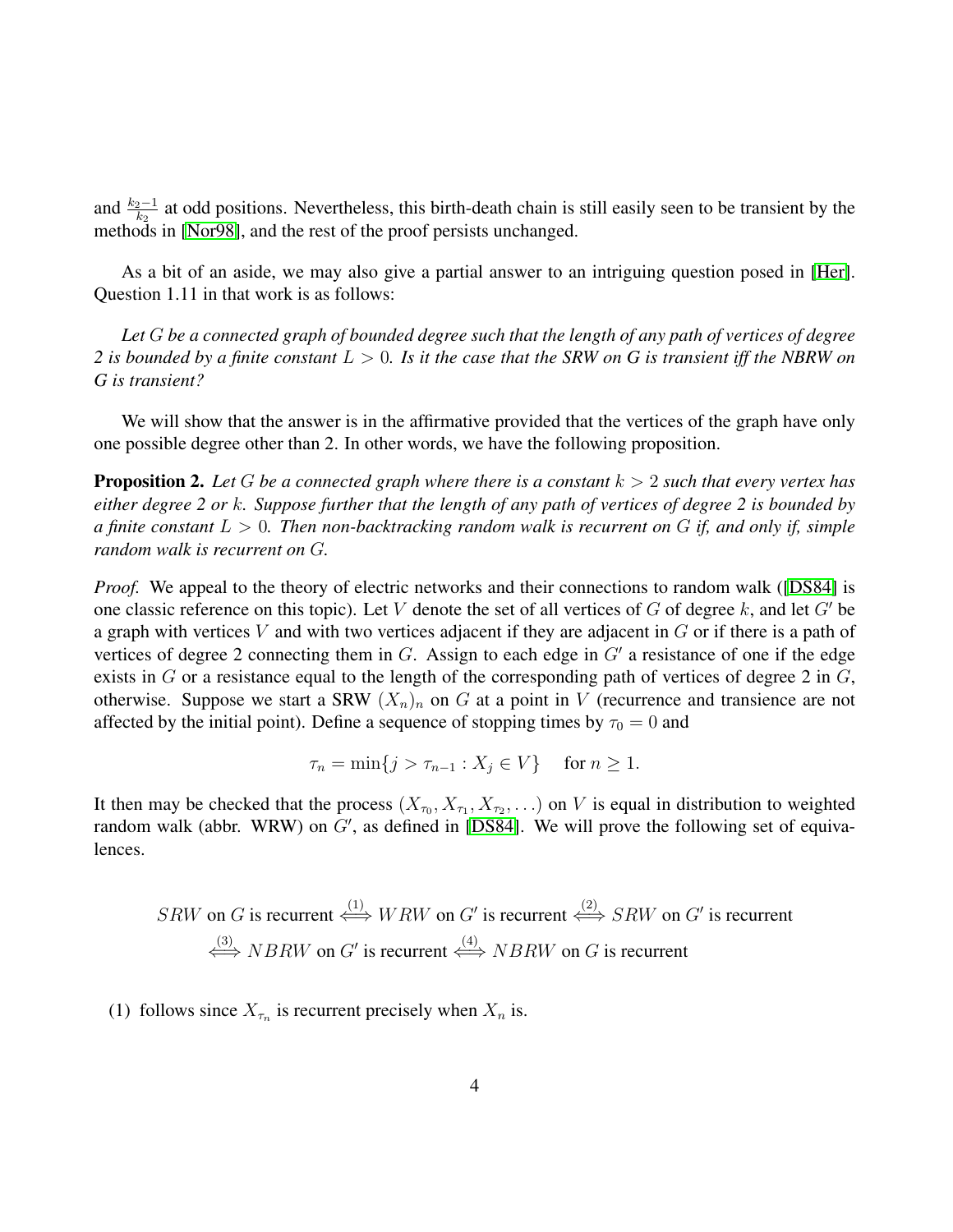- (2) is immediate from Theorem 2.4.3 of [\[DS84\]](#page-5-9), which states that recurrence is equivalent for WRW and SRW (which can be realized as having all resistances set to 1) provided that we have a finite upper and lower bound on the resistances, as we do in this case due to the existence of the constant L.
- (3) is immediate from Theorem [1.](#page-1-0)
- (4) follows by noting that if we let  $X_n$  be NBRW on G and define the stopping times  $\tau_n$  as above, then the process  $X_{\tau_0}, X_{\tau_1}, X_{\tau_2}, \ldots$  on V is equal in distribution to NBRW on  $G'$ , as the process  $X_n$  may not reverse directions on the paths of vertices of degree 2.

 $\Box$ 

These equivalences complete the proof of the proposition.

This method of proof can be further extended to the following situation, with Proposition [1](#page-2-0) taking the place of Theorem [1](#page-1-0) where required. Details are left to the reader.

**Proposition 3.** Let G be a connected graph where there are constants  $2 < k_1 < k_2$  such that every *vertex has degree*  $2, k_1$ , or  $k_2$ . Suppose further that the length of any path of vertices of degree 2 is *bounded by a finite constant*  $L > 0$ , and that the graph G' formed as in the proof of Proposition [2](#page-3-0) is of *the form required in Proposition [1.](#page-2-0) Then non-backtracking random walk is recurrent on* G *if, and only if, simple random walk is recurrent on* G*.*

### Acknowledgments

P. Jung was supported in part by the (South Korean) National Research Foundation grant N01170220.

## **References**

- <span id="page-4-1"></span>[Abb17] E. Abbe. Community detection and stochastic block models: recent developments. *The Journal of Machine Learning Research*, 18(1):6446–6531, 2017.
- <span id="page-4-2"></span>[ABLS07] N. Alon, I. Benjamini, E. Lubetzky, and S. Sodin. Non-backtracking random walks mix faster. *Communications in Contemporary Mathematics*, 9(04):585–603, 2007.
- <span id="page-4-0"></span>[BLM18] C. Bordenave, M. Lelarge, and L. Massoulié. Nonbacktracking spectrum of random graphs: Community detection and nonregular Ramanujan graphs. *The Annals of Probability*, 46(1):1–71, 2018.